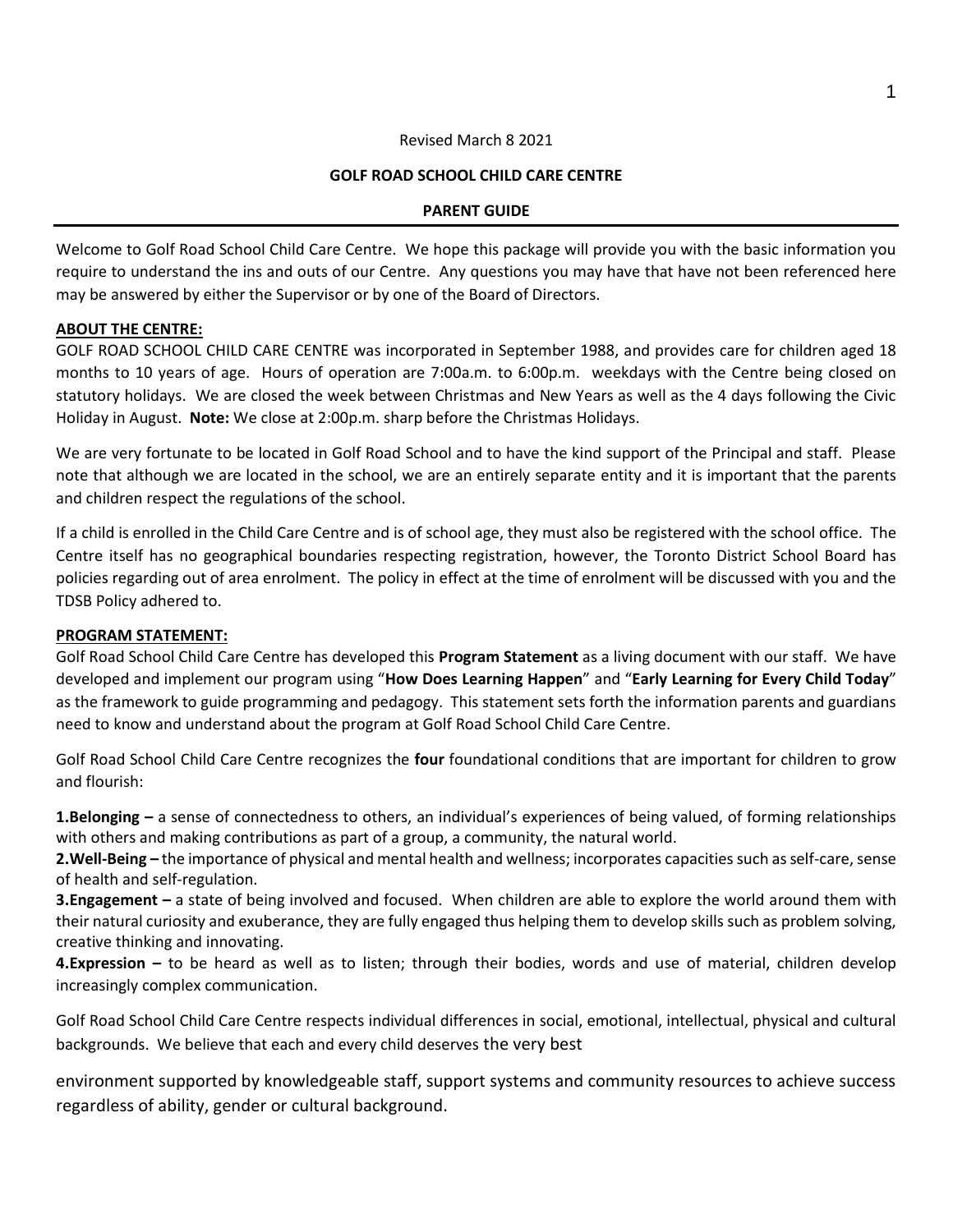**Children are competent, capable, curious and rich in potential.** Children must be given the opportunity to be competent, capable, curious and to reach their potential. Our staff will provide opportunities for children to serve themselves at meal times, give age-appropriate jobs/tasks, allow time for dressing, provide visual aids, provide personal space for belongings, ensure supplies such as step stools, soap and paper towel are accessible in the washroom and sink areas to promote selfhelp skills. Staff will provide assistance as needed while providing ample time for success. Play time will promote children's choices, independent play opportunities, activities will be open-ended, staff will support children by providing ample supplies, extending learning opportunities as well as bring the outdoors indoors to further support curiosity.

**The health, safety, nutrition and well-being of the children** is the responsibility of everyone at our Centre. Health starts when the child arrives in a healthy state to engage fully in the program and continues throughout the day as the staff ensure proper hand hygiene, regular cleaning of toys, equipment and furnishings. Children will be taught best practices around playing safe, use of indoor/outdoor equipment through role modeling and formal teaching. Children will be provided with low fat, low sugar, low sodium snacks and meals that follow the Canada Food Guide. Menus will be reviewed by a dietician and promote a variety of foods, opting for organic choices whenever possible. The children's well-being is very important and our staff will address individual and group needs throughout the day.

**Our educators support positive and responsive interactions among the children, parents and staff** by communicating effectively for an outcome which respects all individuals. Educators are trained to diffuse volatile situations between children by listening and repeating back to the child/ren the issue at hand and provide time for child directed solutions under the guidance of the teacher. Consistent communication with parents provides for an exchange of knowledge to best understand the needs of the child both at home and school. Educators will demonstrate positive interactions when interacting with each other and establish partnerships with parents.

**Self-regulation in children is important for children to interact and communicate in a positive way** with peers, siblings, parents and teachers. Our educators will provide group experiences that encourage the children to interact with each other with adult support and role modelling. Educators will assist children during a conflict through role playing, case study and reflection on previous outcomes. Older children will be given close supervision as they begin to problem solve independently. Strategies will be developed such as the use of a calming toy, reading a book and/or listening to music to help with self-regulation when needed.

**Fostering the children's exploration, play and inquiry** will be achieved through many opportunities of cause and effect experiences, offering open-ended activities and assisting children in further exploration. Children will be provided with the time and space to plan and implement their ideas and projects. Children will be provided with a wide assortment of developmentally appropriate activities and materials to encourage learning experiences.

**Child initiated and adult-supported experiences** will be developed through on-going observations and documentation by the educators. Activities will be planned to continue engagement and to foster further skill development. Materials will be provided without expectations. Open-ended questions will be asked so the educator can follow the child's lead. School-aged children will have the use of books and internet resources for planning age-appropriate activities based on their current interests and/or experiences.

**Educators will create positive learning environments and experiences in which each child's learning and development will be supported** through visuals, bias free materials, picture documentation for revisiting experiences, ensuring ageappropriate expectations, responding to each child's sleeping and eating needs and responding quickly to a child in distress.

Each program will provide the following: **indoor and outdoor play, active play, rest and quiet time.** Daily schedules will be posted in each playroom and re-visited at least seasonally. The duration of outdoor play will be at least 2 hours a day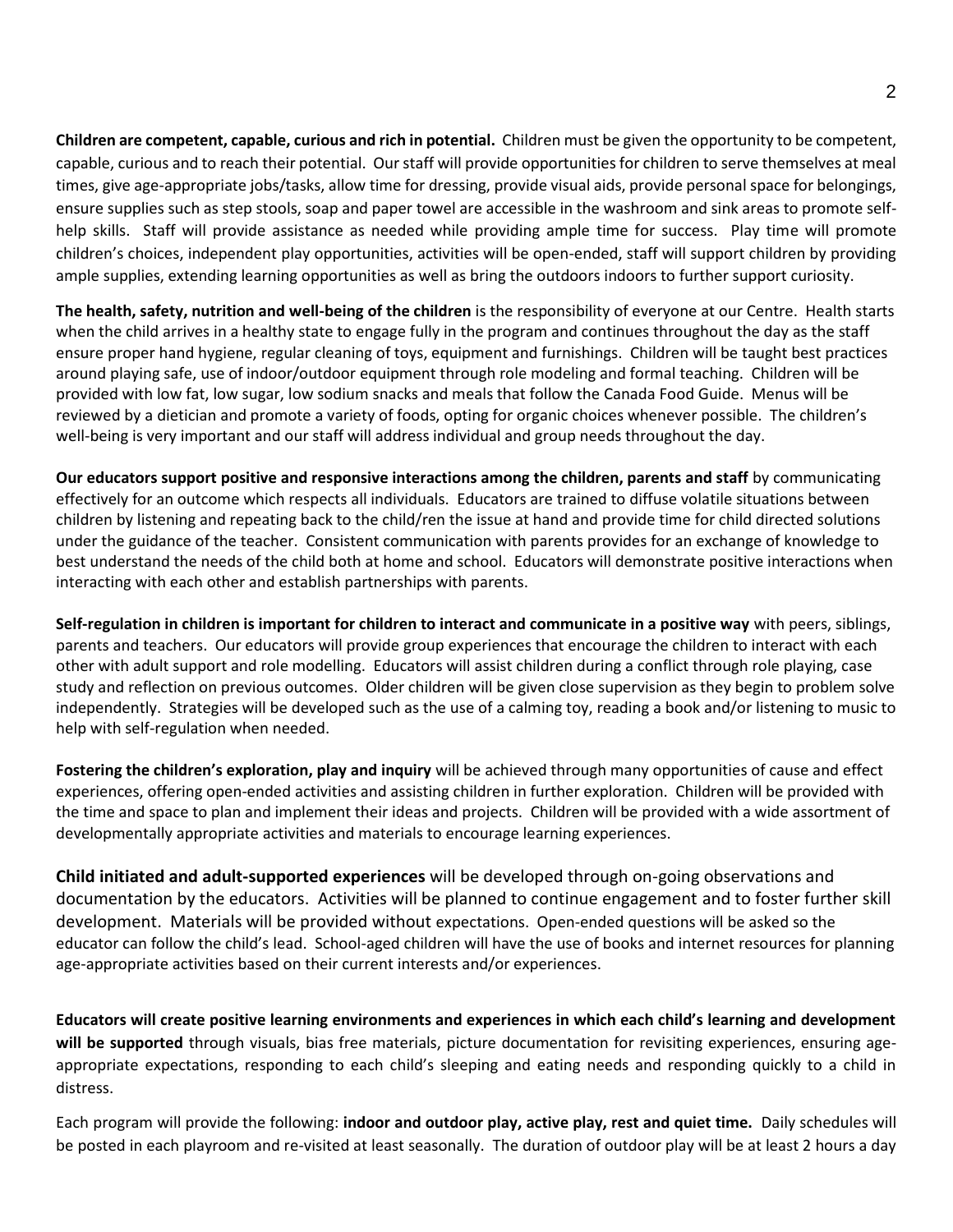for Toddlers and Pre-School children and at least ½ hour daily for School-Age children, weather permitting. Individual needs of the children will be met whenever possible, especially children with asthma or life-threatening allergies.

**Engagement and on-going communication with parents about the program and their children** will be provided daily through verbal discussions, as well as the HiMama app. Parents will be provided with on-going information regarding program changes, special events, Board of Directors updates as they arise.

Golf Road School Child Care Centre will **involve local community partners and allow those partners to support the children, their families and educators.** Local community partners may include the City of Toronto Children's Services, Aisling Discoveries, Food Banks, Children's Aid Societies, Toronto Public Library, Fire Department, Police Department and local businesses. Educators will share this information with parents.

**Support for educators who interact with the children at the Centre in relation to continuous professional learning** is provided through time allowed away from the Centre to attend workshops, Centre sponsored certification in First Aid/CPR Level C, participation in the College of Early Childhood Educators self-assessment and goal setting. Staff meetings are held to offer a forum where staff communicate and share professional ideas with peers.

**Documentation and review regarding strategies set out in the program goals on the children and their families** will be assessed through discussions at the Board of Directors level and at the staff level regarding children's successes, program improvements, balancing parents needs with Centre policies to better improve developmental outcomes and parental satisfaction.

#### **PROHIBITED PRACTICES**

#### **Prohibited practices**

**48.** No licensee shall permit, with respect to a child receiving child care at a child care centre it operates or at a premises where it oversees the provision of child care,

- (a) corporal punishment of the child;
- (b) physical restraint of the child, such as confining the child to a high chair, car seat, stroller or other device for the purposes of discipline or in lieu of supervision, unless the physical restraint is for the purpose of preventing a child from hurting himself, herself or someone else, and is used only as a last resort and only until the risk of injury is no longer imminent;
- (c) locking the exits of the child care centre or home child care premises for the purpose of confining the child, or confining the child in an area or room without adult supervision, unless such confinement occurs during an emergency and is required as part of the licensee's emergency management policies and procedures;
- (d) use of harsh or degrading measures or threats or use of derogatory language directed at or used in the presence of a child that would humiliate, shame or frighten the child or undermine his or her self-respect, dignity or self-worth;
- (e) depriving the child of basic needs including food, drink, shelter, sleep, toilet use, clothing or bedding; or
- (f) inflicting any bodily harm on children including making children eat or drink against their will. O. Reg. 126/16, s. 34.

We have at our Centre many children, all with varying development needs. Wherever a child is exhibiting difficulty within the program the staff will report to the Supervisor who will request to meet with the parents and staff to discuss how best to serve the child. When physical guidance is unavoidable, such as a child running towards traffic, a child who is causing harm to himself or others, etc., the staff will document the incident, sign the document and submit it to the Supervisor. A meeting will be held with the parents to inform them of the incident, at which time the parents will sign the document and discussion will take place regarding the guidance issues for the child. Occasionally an outside agency may be requested to assist in setting appropriate goals and to provide tools in which to help the child achieve those goals within the program. We are affiliated with Aisling Discoveries.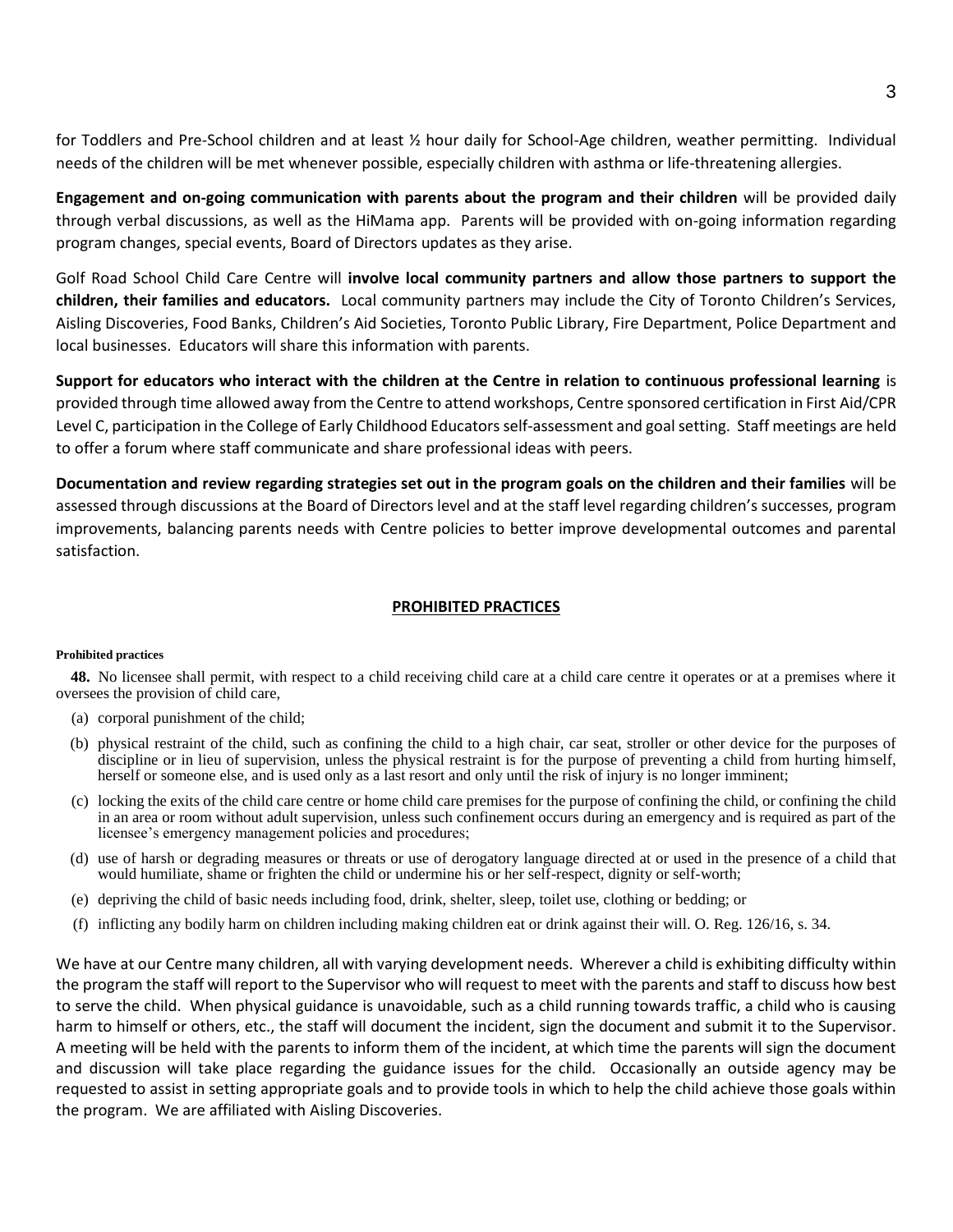Golf Road School Child Care Centre believes that behaviour guidance must be exercised in such a way that the rights of a child are respected and that the child's self-esteem is enhanced. The building blocks of co-operation between adults and children are:

1)Respect for the child 2)An atmosphere of trust and total acceptance 3)Stimulating and age appropriate programming 4)Age appropriate expectations, encouragement and praise

In order to achieve these goals the following methods will be used:

- Redirection: guiding a child into acceptable options when engaged in an unacceptable activity
- Logical and natural consequences: endeavour to make children aware of results of their actions
- Limit setting: boundaries are developed by the teacher for the children as a group and for individual children according to each situation
- Modelling: demonstration of appropriate ways of interacting
- Providing Choices: appropriate choices are outlined and children are encouraged to make decisions for themselves
- Anticipating Trouble: planning and preparing the environment
- Ignoring: some inappropriate behaviour can be ignored with more emphasis given to appropriate behaviour
- Positive Reinforcement/Incentive Programs: use of encouragement and/or use of incentives for appropriate behaviour as a teaching method

**Self-regulation**: requires a child to develop the ability to manage his emotions and control bodily functions as well as maintain focus and attention (Gillespie & Seibel, 2006). Children develop at different rates in all of the developmental domains and this is true for self-regulation also. Since

self-regulation is a complex process that allows children to control their attention, thoughts, emotions and behaviors, it warrants intentional planning on the part of the teacher (Bodrova & Leong, 2007).

Self-regulation is not a skill that develops in isolation. Physical behaviors are the first behaviors children are able to selfregulate, such as thumb sucking in infancy. Toddler behaviors might include intentional coordination of walking and reaching to obtain a wanted toy. Emotional behaviors, such as spontaneous sharing of a toy with a peer, come later.

Emotional self-regulation includes children gradually learning how to manage their emotions, which leads to children interacting with their peers and adults more effectively when they are upset, frustrated or embarrassed (Kolestelnik, Whirren, Soderman & Gregory, 2009).

Behavioral self-regulation includes the ability to inhibit one's actions and remembering and following rules (Blair, 2009). This form of self-regulation takes practice and repeated learning opportunities before children demonstrate selfregulation over their behavior.

The most complex, and last to develop, form of self-regulation is cognitive self-regulation. Cognitive self-regulation appears in four year olds as they develop their ability to plan (e.g., what they are going to do in learning centers) and utilize proper responses (e.g., listening when a story is read).Children develop and learn different strategies based on different emotions. Individual differences, including temperament, and the ability to control reactions are important in understanding self-regulation.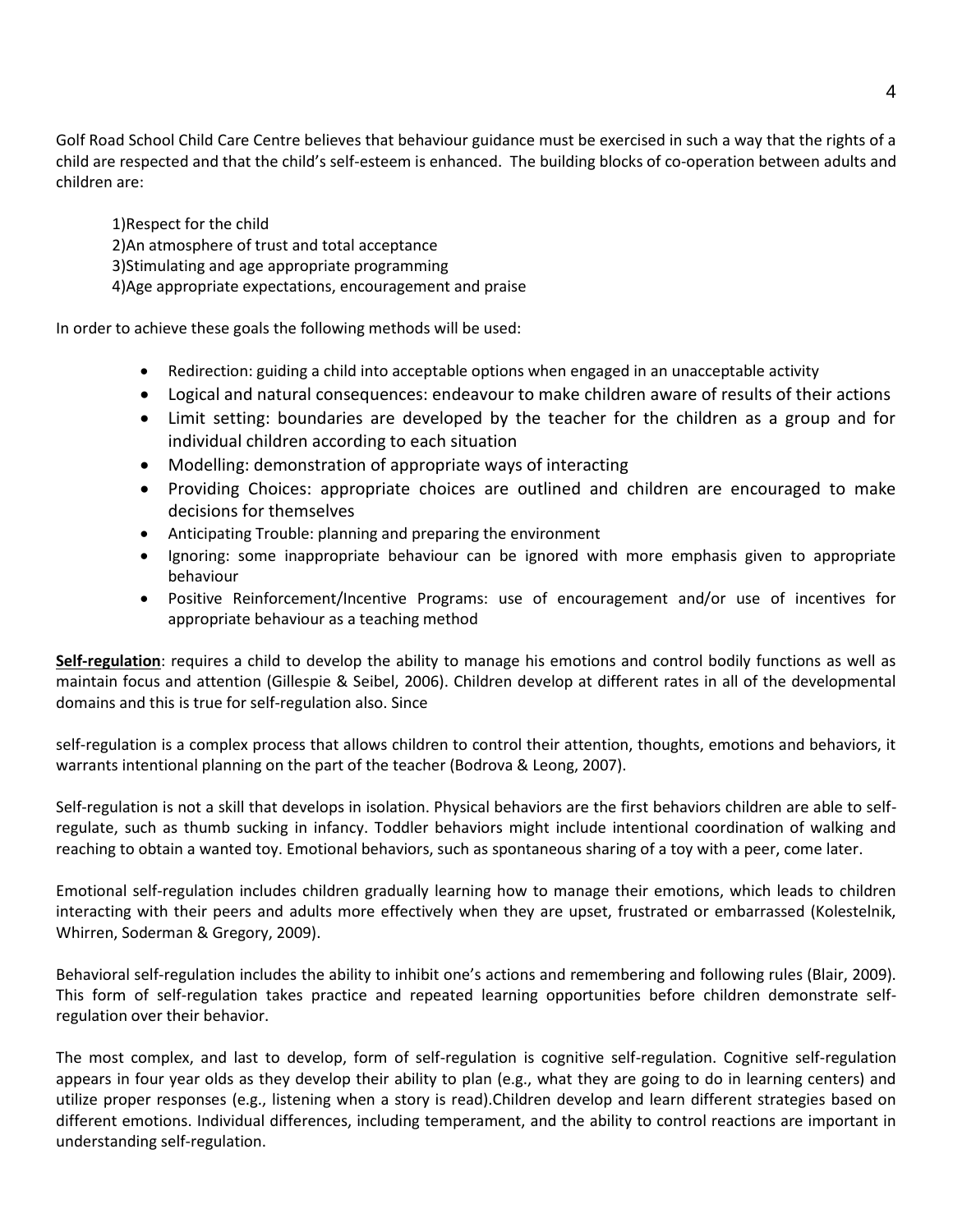We reserve the right to decide whether our program is benefiting the child after all possible avenues have been researched and tried. We are committed to providing for all children the best possible program within our means, however; we may find on occasion that we cannot, and will do our best to assist the family in finding the best alternate care available. Please refer to our Withdrawal Policy.

#### **ANTI-RACISM**

We have developed an anti-racism policy which is reviewed by all staff upon hiring and annually thereafter. Please find our policy on the parent information board, it is there for your assurance that any issues will be handled in a sensitive and effective manner.

#### **SERIOUS OCCURRENCE NOTIFICATION FORM:**

The safety and well-being of the children in our licensed child care program is the highest priority. As an operator of a licensed child care centre we work diligently to provide a safe, creative and nurturing environment for each child. In spite of all the best precautions, serious occurrences can sometimes take place.

Effective November 1, 2011, the Ontario government introduced a new policy that requires licensed child care centres to post information about serious occurrences that happen at the Centre. To support increased transparency and access to information, a "Serious Occurrence Notification Form" will be posted beside our license for 10 business days following an occurrence.

Many factors may lead to a serious occurrence report. A serious occurrence does not preclude that the Centre is out of compliance with licensing or that children are at risk in the child care program.

#### **FEES:**

A registration fee of \$25.00 per family is required upon enrolment of one or more children. Fees are payable at the beginning of each month. If you require to make more frequent payments, please see our Supervisor.

Fees are to be paid by Pre-Authorized Debit Plan. (Documents included in enrolment package). Receipts for income tax purposes will be issued by February 28<sup>th</sup> of the following year. There will be a service charge of \$35.00 plus delinquent charges applied to your account for payments returned NSF. To calculate your monthly fee, simply multiply the \$/day by the number of business days in the month including statutory holidays. There is no reduction of fees for sick days or vacation days. On the very rare occasion that the Centre must be closed due to inclement weather or other unforeseen instance, the daily charge will apply unless otherwise informed.

A delinquent fee of \$2.00 per day for all late payments will be applied to outstanding balances at the end of each month. Payment of fees is the responsibility of the parent/guardian. Children will be withdrawn from the program when outstanding fees exceed a 2 month period. Parents are responsible for arranging to pay off any debt through a payment plan with the Centre. Any accounts not paid in full or missed payment on a payment plan will be referred to a collection agency.

An overtime charge of \$3.00 per minute after 6:00p.m. will be due upon your arrival and payable to the staff member in charge if your child remains at the Centre past closing time. The Centre reserves the right to revoke your child's enrolment if your child is left past 6:00p.m. more than 3 times. If a child is left at the Centre past 7:00p.m. without any contact from parent or emergency contact people, the staff member in charge has been instructed to contact the Children's Aid Society.

#### **CITY OF TORONTO CHILDREN'S SERVICES**

As part of our program we have a **"Purchase of Service Agreement"** from the City of Toronto Children's Services, which enables us to enroll subsidized families when we have the required space available. The Centre is inspected by the City of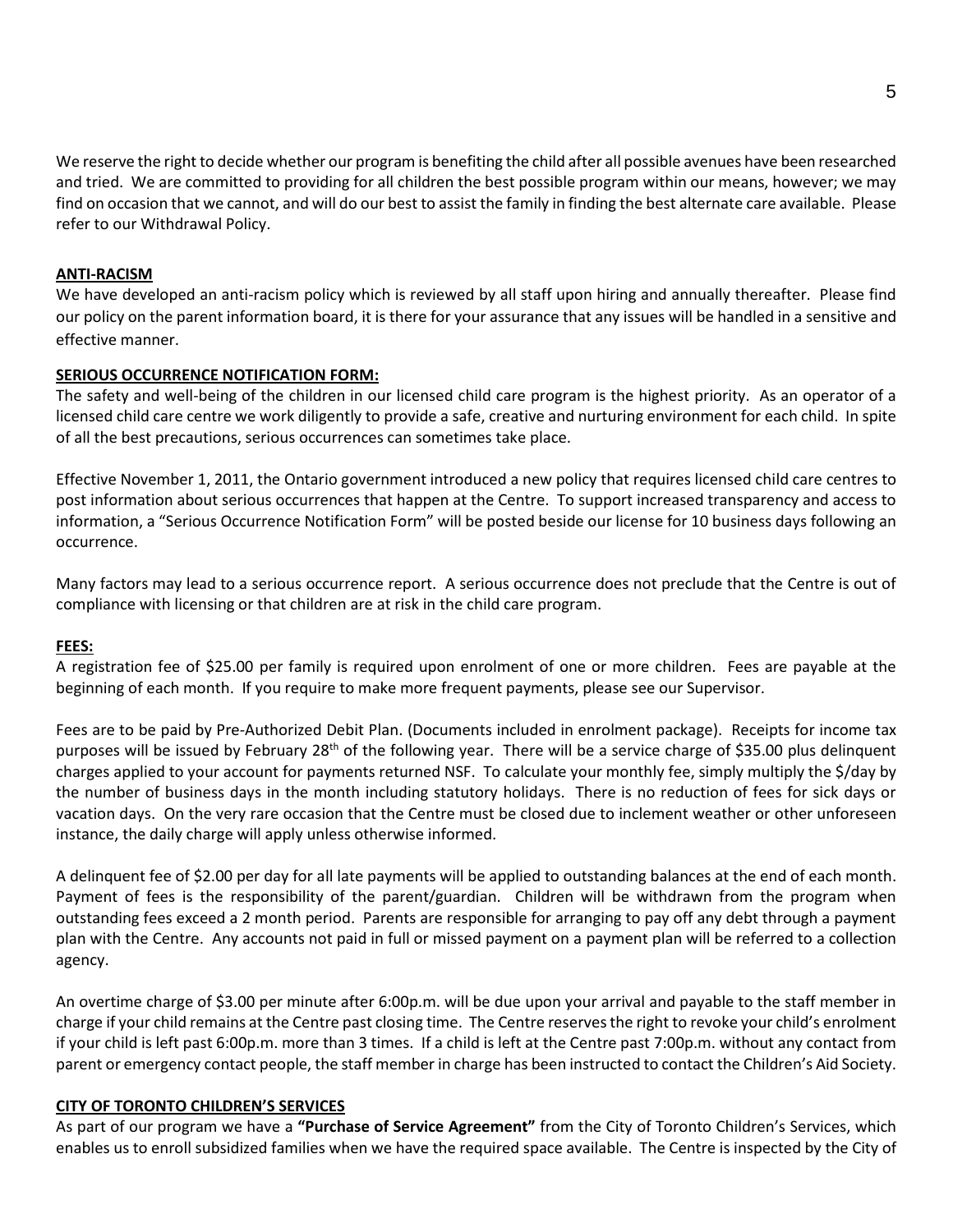Toronto on an unannounced visit annually and the results of this inspection can be found on the City of Toronto Children's Services website or by asking our Supervisor to view the full report.

#### **STAFFING:**

Each playroom is staffed with one or more Registered Early Childhood Educator or one Registered Early Childhood Educator and an assistant. A registered early childhood educator (RECE) is a member of the College of Early Childhood Educators. RECE's are trained, qualified and accountable. Our full time assistants are in-training, completing their studies part time. During the summer months, additional staff are hired to support the summer programming. Staff photographs and playroom designation are posted in the main hallway of the childcare so you may easily identify anyone you may wish to speak to. The majority of our staff work a 7 hour day and are available for parent interviews/discussions by appointment.

#### **ACCESS AND EQUITY:**

Golf Road School Child Care Centre will accept new children when there are vacancies, on a first come, first served basis, giving priority only to siblings of children currently enrolled at our Centre. No family will be discriminated against on the basis of race, language, culture, sex or sexual orientation. The Centre provides care for families of children with special needs, diverse cultural backgrounds and religions. If you wish to celebrate certain traditions, we will be happy to try to incorporate these into the program.

#### **STUDENTS/VOLUNTEERS:**

You may from time to time, encounter students from a community college who are at varying stages of their Early Childhood Education studies or volunteers. The Centre welcomes these students and volunteers and encourages continued education in the child care field. Students and volunteers are **never** left alone with the children. Students and volunteers follow the directions of our staff and must adhere to all of our policies and procedures at all times.

#### **BOARD OF DIRECTORS:**

The Centre is operated by a **"Parent Board"** made up of parents as well as members of the community. The Board has several executive positions (with corresponding responsibilities) that are held on a voluntary basis and are elected annually. These positions are President, Vice President, Secretary and Treasurer. Names and positions, Board contact information is found on the bulletin board in the main hallway of the Centre. If you are interested in attending monthly meetings or becoming a member of the Board, meetings are held the last week of the month (day TBA) in the school staff room at 6:00p.m.. A General Meeting of the Board is held annually in April.

#### **MEETING REQUIREMENTS:**

During the course of the year, we are visited by a Program Advisor from the Ministry of Education's Early Years Division and undergo a thorough inspection in order to retain our operating license and funding. Our standards are governed by the Child Care Modernization Act, 2014, the City of Toronto's Early Learning and Care Assessment for Quality Improvement document as well as our own high standards as parents. All reports that result from these inspections are shared with the Board of Directors and are on display for your information in the Supervisor's area.

#### **PERSONAL BELONGINGS:**

Your child's personal area consists of a hook for outdoor clothing, and a basket for personal items. This area is identified with a photograph and name tag in the toddler and pre-school rooms. It is important that all notices, artwork, crafts and soiled clothing are removed every evening so that we may maximize our space. All children are required to have a seasonal change of clothing in case of accidents, etc.. Please ensure that belongings are labeled so we may prevent loss and upsets. In order to provide a healthy environment we expect children to participate in outdoor activities daily. Please ensure your child/ren are dressed comfortably and appropriately for physical play.

**The Centre is not responsible for lost or stolen items.**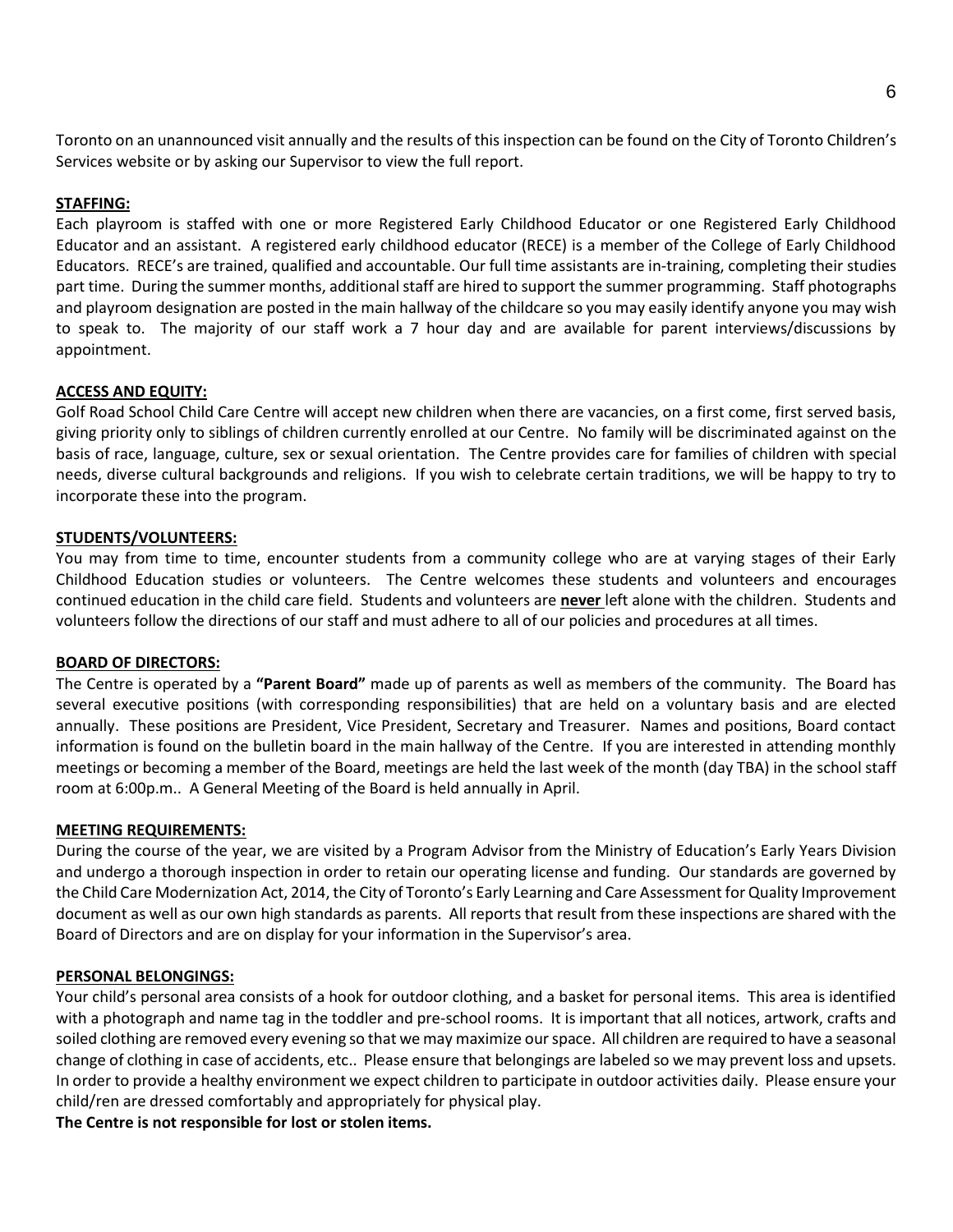## **ARRIVAL AND DEPARTURE:**

SAFETY IS IMPORTANT … Your child must be signed in and out daily and it is **YOUR** responsibility to ensure your child has been transferred to the care of a staff member. Do not leave your child alone to find their own way into the Centre. We are responsible for children **only** during program hours and not when a child is at school, during recess or on a school trip. Our staff will be on yard duty until school staff take over yard duty.

Children may only be collected from the Centre by persons specified on the child's registration form. These designated people must be able to show identification, be over the age of 16 and demonstrate the ability to care for the child.

When a child is picked up during school hours, it is the parents responsibility to inform the child care centre staff.

# **NUTRITION:**

At the Centre, we enjoy catered food. Children in care for 6 hours or more will receive a hot lunch, and a minimum of 2 snacks per day. Children in care for less than 6 hours will receive a minimum of 2 snacks. If your child has a special diet or allergy, or develops an allergy, you must report this to our Supervisor who will make special arrangements to accommodate your child's dietary needs.

Weekly menus are posted on the parent information board for your information. Menus are planned in accordance with the Canada Food Guide and are free of trans-fats and low in sugar.

Children who attend the before and after school programs may bring a bagged lunch to the child care on non-instructional days but all lunches must meet the Canada Food Guide requirements and be tree nut/peanut free as well as not contain lentils. Please review the know allergens list located on the bulletin board in the hallway outside the Pre-School room. If a child arrives with a lunch that does not meet the above mentioned criteria, one will be provided. Hot lunches will be provided on all non-school instructional days and if you prefer to send your child with a bagged lunch there will not be a discounted fee for that day. If a child forgets a lunch one will be provided.

#### **SLEEPTIME:**

POLICY:

Golf Road School Child Care Centre provides a safe environment which is accountable for each and every child while on the premises including sleep time.

#### GUIDELINES:

Rest time is provided for children 5 and under who are in attendance for 6 hours or more as per the regulations found in CCEYA as of August 29, 2016.

#### PROCEDURES:

- Children will be assigned to individual cots, sheets will be provided and laundered weekly. Children will bring blankets, pillows, sleep toys if used from home. (Mats for kindergarten children).
- Parents will be informed of his/her child's sleeping arrangements at the time of enrolment and at any other appropriate time, such as transitions between programs or rooms or upon a parent's request.
- The Parent Guide provided to each parent at the time of enrolment will provide sleep time policy information including: duration, staff interaction, activities provided for non-sleepers.
- Observance of any significant changes in a child's sleeping patterns or behaviours during sleep will be communicated to parents and adjustments to the manner in which the child is supervised will be made (i.e. longer or shorter sleep time, introduction of a cuddle toy from home, etc.)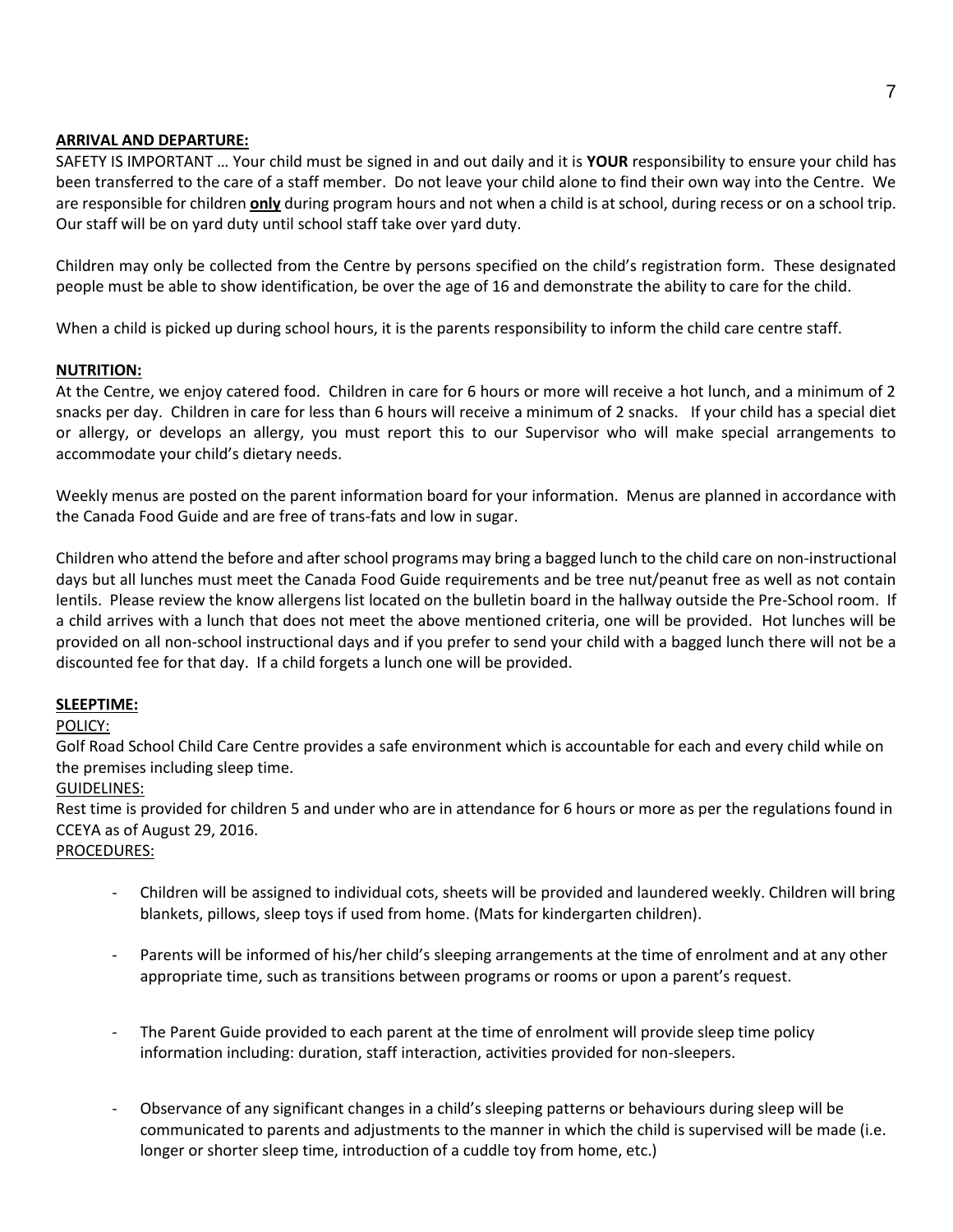- There will be a minimum of one staff member present during sleeptime. A formal sleep check for each sleeping child in the Toddler room will be conducted by the staff at 30 minute intervals: staff will stand beside child and observe the child for any abnormal sleeping behaviours. Staff will document sleep checks with a checkmark for normal sleep pattern, A for awake and U for unusual sleep pattern followed up with description.
- Children who are not sleeping will be supervised either in the sleeproom or in the hallway for alternate activities with a staff member.

#### **WE ARE AN ALLERGY SAFE ENVIRONMENT:**

Our staff are trained to recognize and react to allergy symptoms including an Anaphylactic reaction. We ask that children do not bring in any food items to reduce the risk of an allergic reaction. Children attending full day school are asked to consume their home brought food items before arriving in child care. Anyone eating peanut butter or tree nuts are asked to brush their teeth and wash their hands thoroughly before arriving at the child care centre.

**BIRTHDAYS** are celebrated as important milestones for the children in a way that is equitable for all. We will supply peanut free ice cream and cone for each birthday child. Food items from home will not be distributed but returned to the family at the end of the day.

#### **PROVISION FOR BAGGED LUNCHES:**

Golf Road School Child Care Centre will provide the option for kindergarten and school age children to bring their own bagged lunch from home for non-instructional days and/or planned fieldtrips. This is to provide individual children the option of meeting their own specific needs while away from the Centre.

- Bagged lunches must meet the recommendations of the Canada Food Guide
- Bagged lunches must be stored appropriately (use of ice packs, thermos)
- Bagged lunches must not include **Peanut/Tree Nut** products and/or **Lentils**
- **Parents must ensure the bagged lunch is clearly marked with the child's name and ingredients (i.e.** Jackie / Sliced turkey and cheddar cheese sandwich on whole wheat bread, apple, carrot sticks)
- **Children are not to share food with other children**

Golf Road School Child Care Centre will provide a lunch in the event a child has forgotten his/her lunch or the lunch does not meet the nutritional recommendations as set out in the Canada Food Guide. Hot lunch will be provided on scheduled PA Days, March Break, December Holiday and Summer Camp.

#### **PROGRAMMING:**

Our staff follow the play based model of *Early Learning for Every Child Today* (ELECT) and the document "How Does Learning Happen" Ontario's Pedagogy for the Early Years.

# **During our first years of life, the brain develops at an astounding rate. Scientists now know this process is not just genetic but is dramatically influenced by our early experiences with people and our surroundings.** *National Scientific Council on the Developing Child, n.d*

Program plans are posted weekly for each room. Plans are developed through observation, documentation, children's interests and abilities. The plans outline the activities that will be offered to the children throughout the day with changes made being documented. Please read weekly and feel free to discuss with the staff how you can enhance the programming at home. The staff value parent input and welcome articles from home which support the learning goals.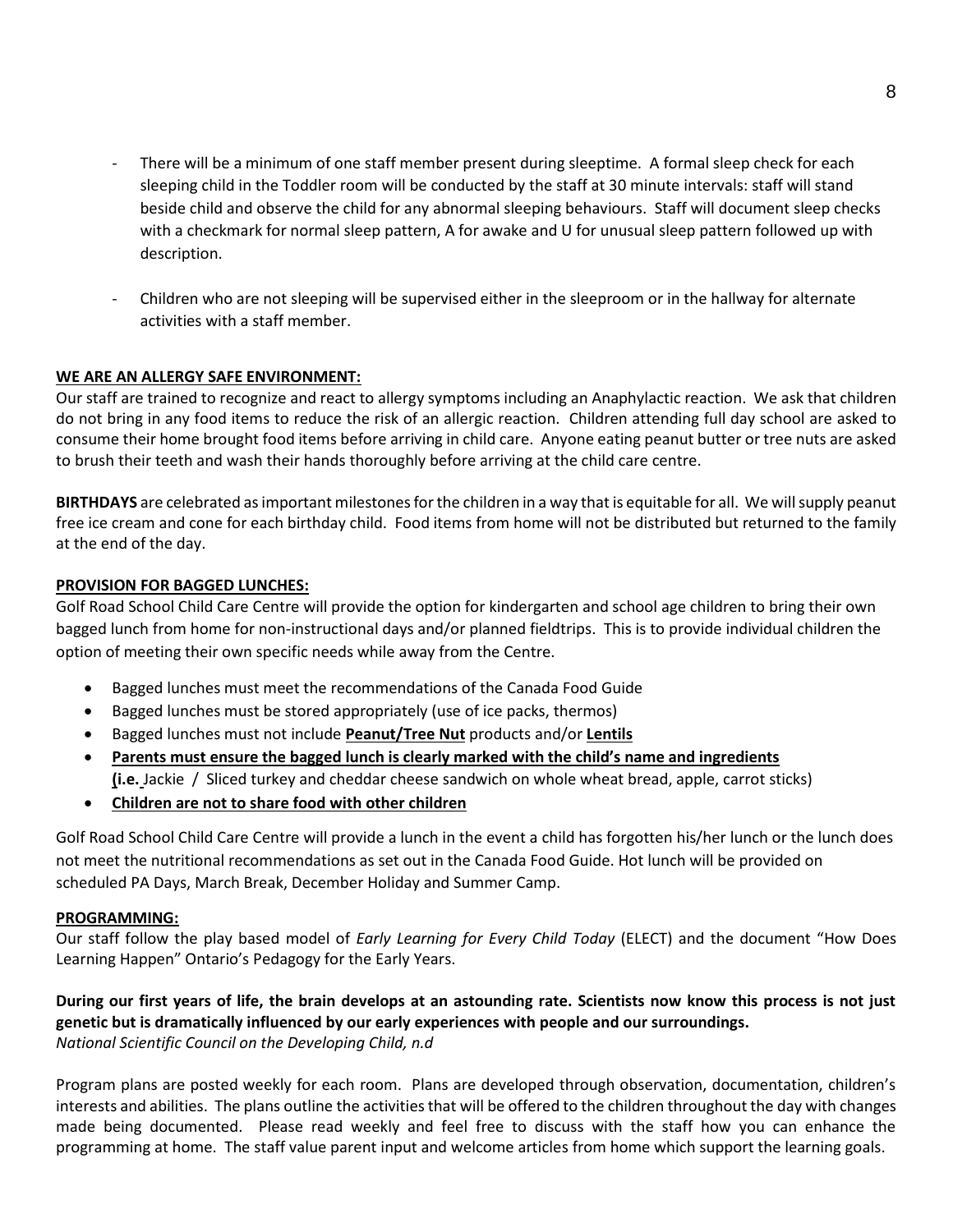The summer program for school aged children runs throughout the summer. Information regarding special events or outings will be communicated with parents in June. There is no additional cost for special events or outings. Field trips are an integral part of the program that support the abilities and interests of the children in the group.

There are many activities, toys and opportunities for exploration during your child's day, we therefore, ask that you try to minimize toys being brought from home. Toys from home become a distraction and lead to upsets when lost or broken.

#### *SMOKE FREE ONTARIO ACT, 2017:*

Smoking of tobacco, electronic cigarettes, medical and/or recreational cannabis is strictly prohibited by law anywhere on school property, both inside and outside the building within 9 metres of the building. This legislation applies to all staff, students, parents, volunteers and community members who may be using the site.

#### **HEALTH/HYGIENE:**

Since this is a complex issue it is essential that both the Centre and Parents recognize the following factors when determining if a child should stay home:

- The ability of a child to cope with a full day at the Centre;
- The need to protect all children from contagious diseases;
- The need for guidance for parents to assist them in deciding when a child is "not quite well";
- The responsibility and commitments of parents who work full time;
- Therefore, follow the Communicable Diseases Chart attached to the Parent Guide for your convenience. A copy is posted in the hallway for reference.

Failure to provide basic medical care for your child is neglect. This failure to provide medical treatment is cause for the Centre to contact Children's Aid in order to obtain the necessary care for child needs. Also it is considered neglect not to pick your child up when called by the Centre to do so due to illness. Any and all measures must be taken to ensure that the child is cared for, and it is not the Centre's responsibility or ability to administer to one child due to illness.

The following are some more common reasons why a child will be excluded from the program:

- Vomiting
- Diarrhea
- Pink Eye
- Ringworm
- **Fever**

Each child is required to have the following items at the Centre **everyday:**

- One complete change of clothing
- 1 blanket for his/her cot
- Sun hat and sunscreen (if providing your own)
- Appropriate seasonal outdoor wear, ie. Boots, mittens, hats, snowsuit, running shoes

#### **ACCIDENTS AND MEDICATION:**

If an accident occurs and the child needs immediate attention, the parent(s) will be contacted as soon as possible and will be directed to meet the child and staff member at Scarborough General Hospital. The child will be transported via ambulance or taxi depending on the severity of the situation. If immediate action is not necessary, you will pick up your child from the Centre and arrange for medical attention yourself.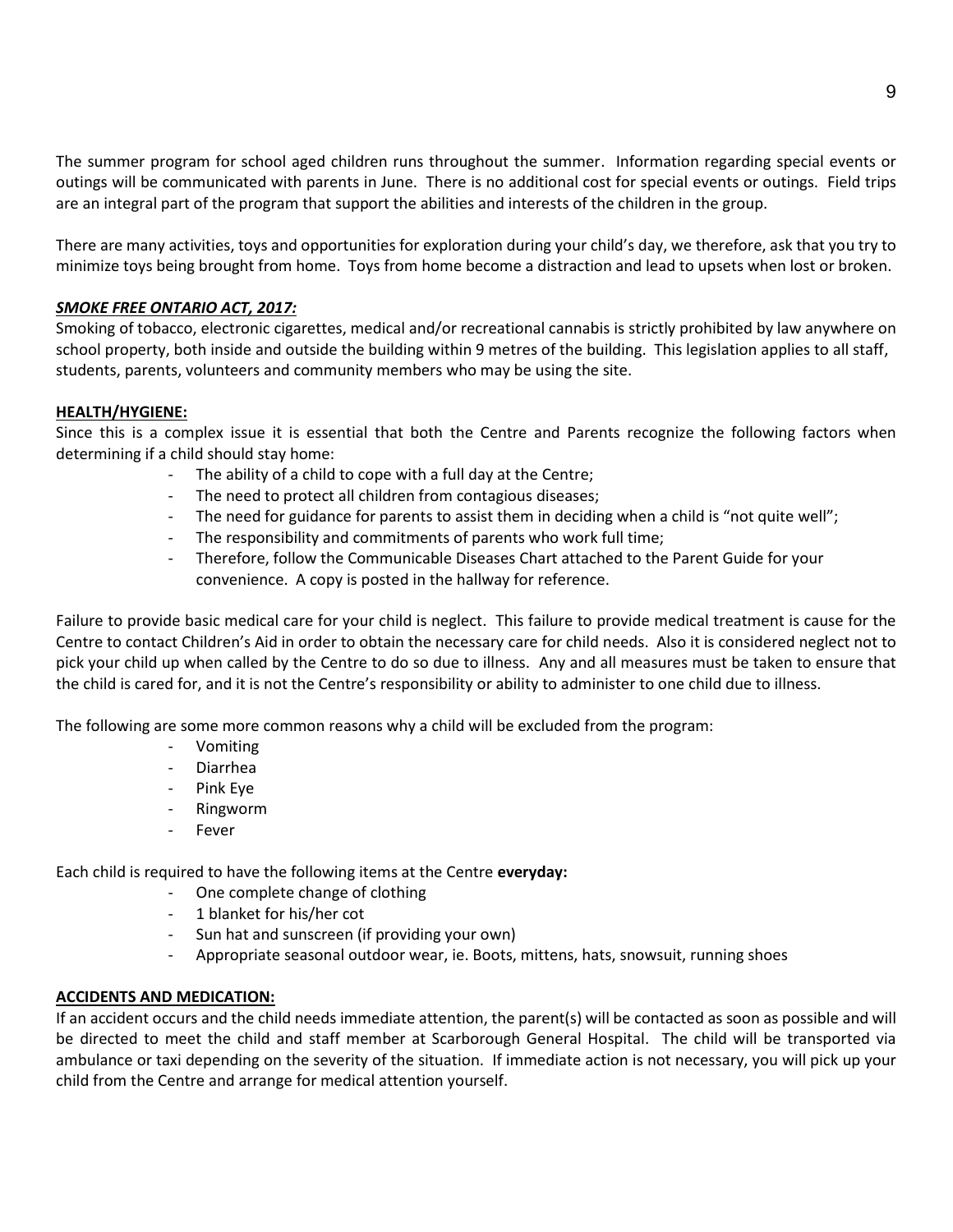The staff can only administer prescriptions to a child if authorized by the parent and the medicine form is signed with the noted prescription number or name of prescription, amount of dosage and time of dosage. If a child has an allergy, the Centre must be informed upon registration. Details should be written on the admission form. In the event that a child may have a known allergy which can cause **anaphylactic shock**, the Centre must have on site epinephrine prescribed for the child, Dr'.s instructions and the staff must be trained by the parent in the administering procedure. The parent will complete An Emergency Response Plan for the child which will include known allergens, signs to look for, emergency numbers, etc.. This information will be with the child at all times.

We provide written accident reports whenever a child has required first aid treatment due to scrapes, cuts, bites, bumps, etc.. This report is signed by the staff on duty, the supervisor and you, the parent, to ensure the information has been passed on in a timely manner.

# **BITING:**

From time to time a child will bite another child. The protocol for dealing with a biting incident at the Centre is as follows: Both children will receive first aid

- o Biter will rinse out his/her mouth with water
- o Bitten child will have wound area washed with soap and water and a bandage applied if required
- $\circ$  Parents of both children will be notified upon arrival at the end of the day

It is left up to the discretion of the parent to seek medical attention.

#### **PARENT INVOLMENT:**

Positive involvement from family members is encouraged, and support for the Centre is something we hope you are interested in. There are many ways you can participate and/or help the Centre and in so doing, help the quality of your child's care improve.

-sewing, carpentry, office skills, craft work, computer skills, artistic talent, public relations, chaperoning trips, toy donations, used clothes, book donations, etc.;

-attending meetings, special children's events;

-keeping all your records up to date, bringing in resource materials to share with other parents and staff;

-attending workshops and improving your parenting skills;

-communicating with staff in a positive and professional manner, respecting other parents and sharing responsibilities will help your own circle of friends grow as well as your child's.

#### **MOVING UP:**

#### **Toddler to Pre-School**

When your child is ready to move up to the next age group there is not always a space at the required time. Any child/ren who will not be accommodated will be given four weeks notice and all possible avenues to assist the family will be taken.

#### **Pre-School to Kindergarten or Kindergarten to School-Age**

If in any given year, the number of children to be transferred to the next program exceeds the number of spaces available, the children who were with the Centre for the longest period of time will be accommodated first and any child/ren who will not be accommodated will be given four weeks notice and all possible avenues to assist the family will be taken.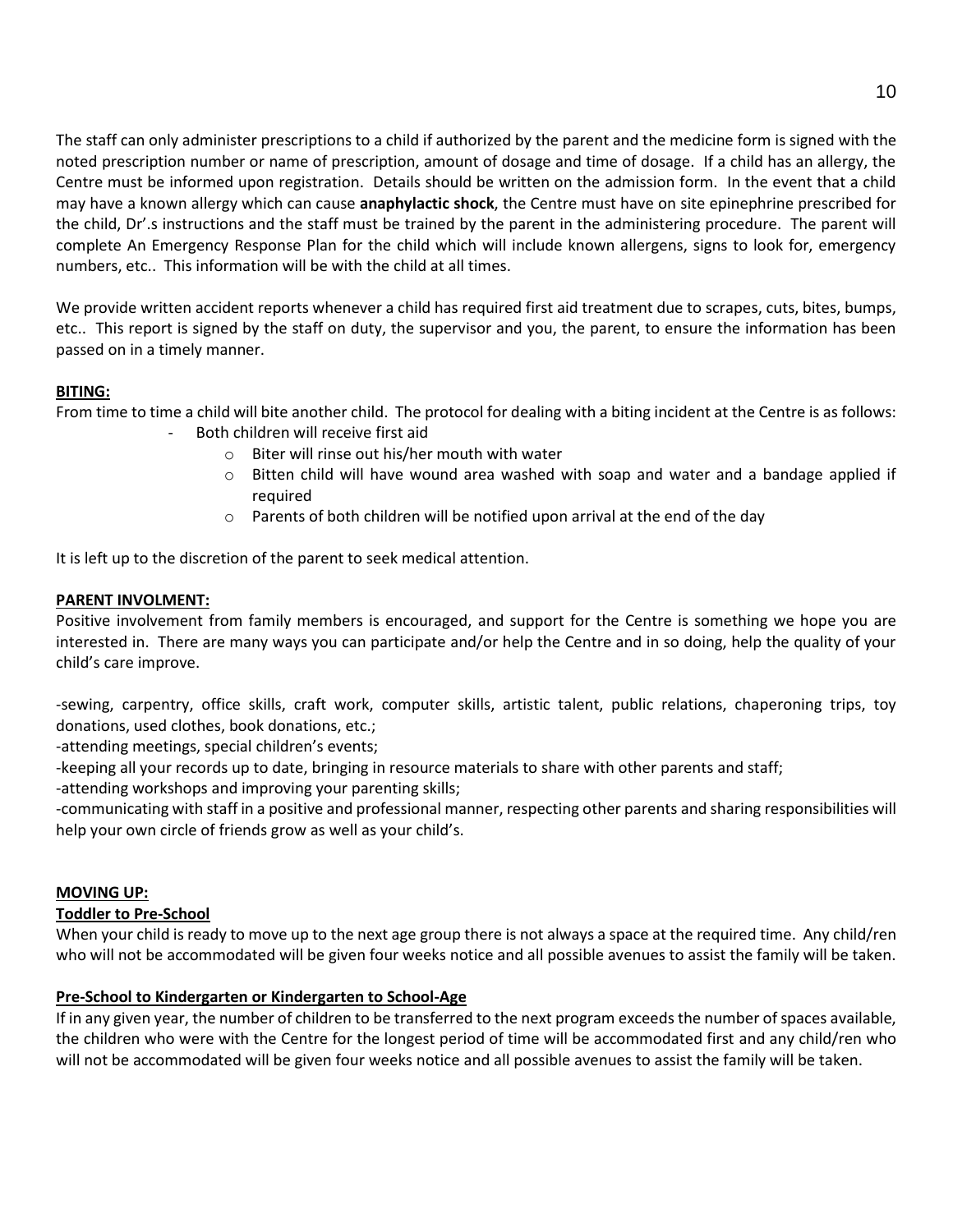## **WAIT LIST:**

Children will be placed on the wait list on a first come first serve basis.

When a space becomes available, the Supervisor or designate will begin at the beginning of the list for the program which has a space, and call the parent. The calls will be placed in order until the space is filled. The following are exceptions to the rule:

- A sibling of a child already in care
- A child returning after a Maternity leave
- Consideration may also be a home school child or if there is more than 1 sibling to start at the same time and both programs have a space
- A child who is referred by an Agency (ie CAS, City of Toronto, Aisling, etc..)

# **Section 75.1 Ontario Regulation 137/15**

Effective September 1, 2016, licensed child care centres are not permitted to charge fees in order to place a child on a wait list.

#### **Communicating With Parents:**

The status of a child will be communicated with a parent in the following way:

- Parents will be told how many children are waiting ahead of their child
- Names of children and/or parents on the wait list **WILL NOT** be disclosed
- It will be communicated to parents that they will be notified when a space becomes available

## **ADMISSION/WITHDRAWAL:**

The admission process includes a verbal request to be placed on our wait list, a meeting with the Supervisor and child/ren, a placement date given, forms to be reviewed with the Supervisor and completed by parent or guardian which must include current immunization information or waiver. We request that all forms, policies and procedures are read, understood and signed that you acknowledge their contents before the child's start date.

Parents/Guardians must provide the Centre with a minimum of 2 weeks notice when leaving our child care centre. Parents should also notify the City of Toronto in the event that you have a subsidy agreement.

#### **ENROLMENT PACKAGE**

Your enrolment package includes: enrolment form, trip consent form, personal profile questionnaire, immunization form, student photo/video consent form, fee information, parent guide, code of conduct policy, withdrawal policy and any other relevant information at time of enrolment.

Parents wishing to withdraw their child from the Centre are asked to provide the Centre with a written notice a minimum of two weeks prior to withdrawal.

From time to time there arises a situation where the Centre may not be able to meet the needs of a family or child and therefore; we have developed a Withdrawal Policy to clearly define the parameters regarding a withdrawal requested by the Centre.

#### **SUGGESTION BOX:**

We have available for your use, a suggestion box. We encourage you to use this venue to express your ideas, concerns or needs. The Board of Directors will read and respond to any note left in this box during regular monthly Board of Directors meetings.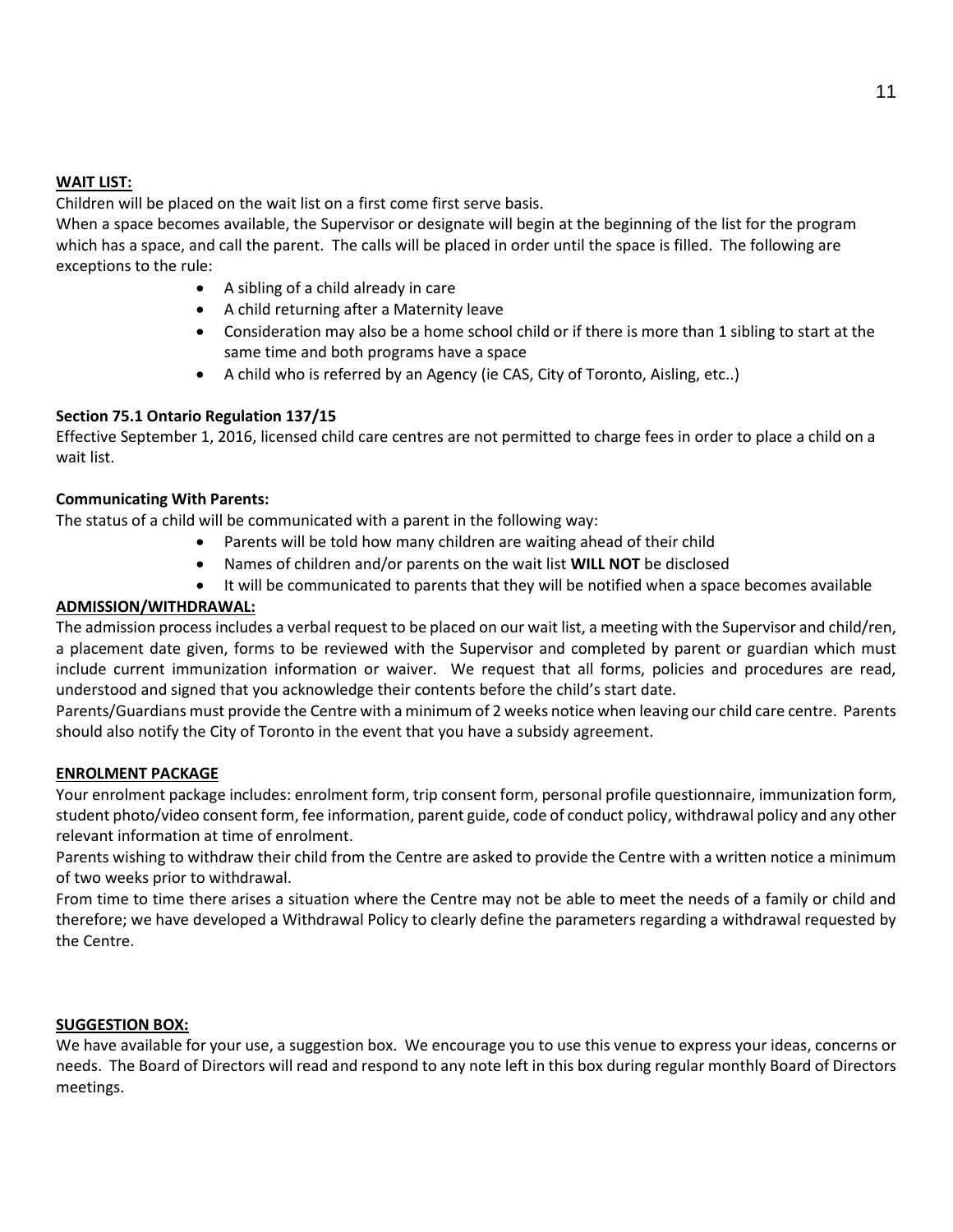#### **EMERGENCY MANAGEMENT POLICY AND EVACUATION SITE:**

Golf Road School has in place an Emergency Management Policy and procedures to assist the staff in dealing with emergency situations calmly, effectively and to ensure communication during and after an emergency situation. In the event that there is an emergency which requires the Centre to evacuate, our alternate site will be Tecumseh Senior Public School 1<sup>st</sup>, Cornell Public School 2<sup>nd</sup> and Heather Heights Public School 3<sup>rd</sup>. All parents will be notified ASAP of the evacuation and re-location site. Children will need to be picked up as soon as possible.

# **CAS REPORTING:**

As child care professionals, we are legally bound by Section 43 of the Human Rights Code to report any suspicions of child abuse. The staff have been trained to deal with any reporting in a professional, discreet, respectful and non-judgemental manner.

# **CODE OF CONDUCT POLICIES:**

The Centre has developed a Code of Conduct/Ethics policy to address the Board of Directors, Staff, Students, Volunteers, Parents and Children to ensure that Golf Road School Child Care Centre provides a safe, ethical, mutually respectful environment for everyone while either working, volunteering or attending our program. Every Board Member, Staff, Student, Volunteer and Parent will sign a code of conduct policy.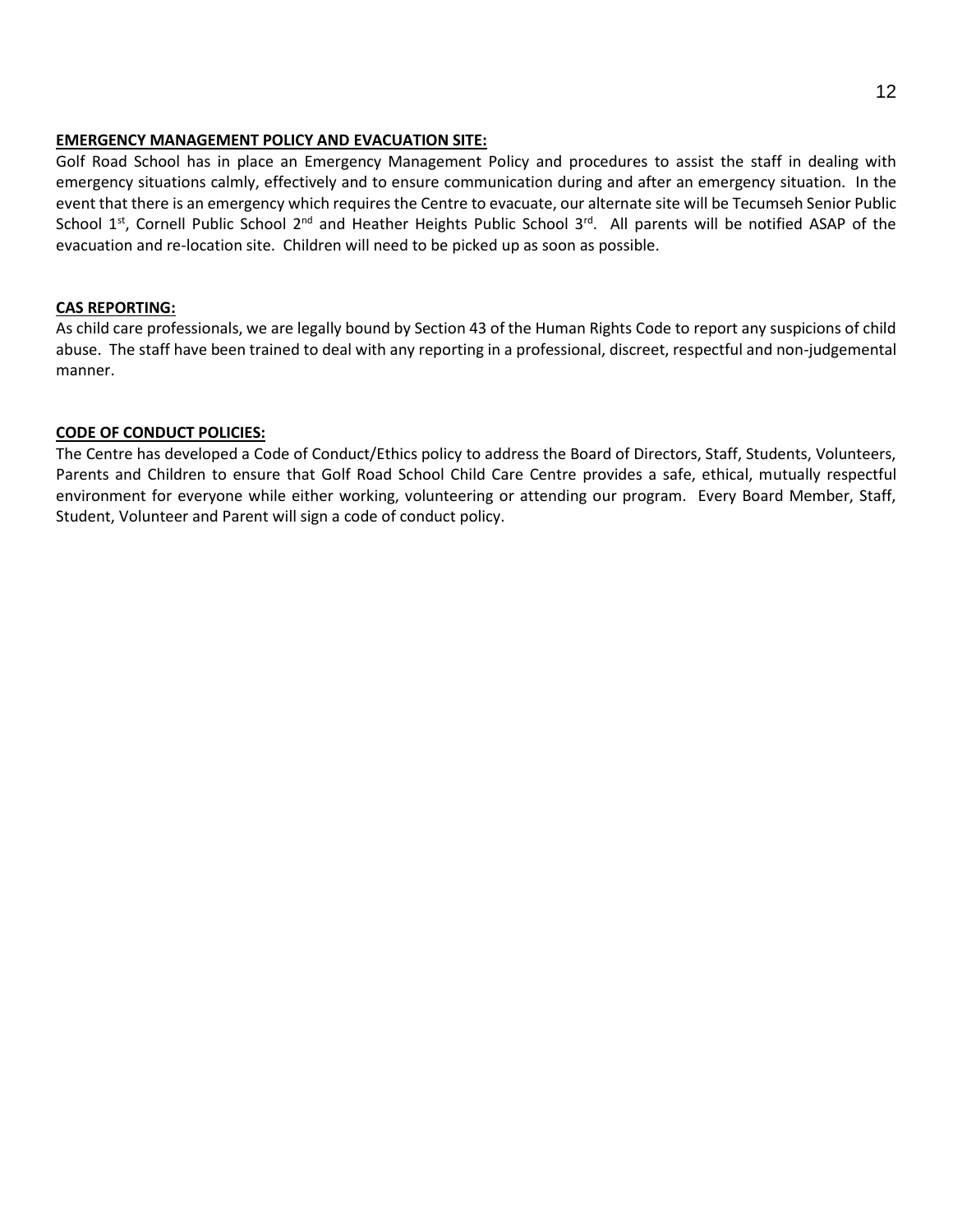# **Parent Issues and Concerns Policy**

# **Policy**

# **General**

Parents/guardians are encouraged to take an active role in our child care centre and regularly discuss what their child(ren) are experiencing with our program. As supported by our program statement, we support positive and responsive interactions among the children, parents/guardians, child care providers and staff, and foster the engagement of and ongoing communication with parents/guardians about the program and their children. Our staff are available to engage parents/guardians in conversations and support a positive experience during every interaction.

All issues and concerns raised by parents/guardians are taken seriously by Golf Road School Child Care Centre and will be addressed. Every effort will be made to address and resolve issues and concerns to the satisfaction of all parties and as quickly as possible.

Issues/concerns may be brought forward verbally or in writing. Responses and outcomes will be provided verbally, or in writing upon request. The level of detail provided to the parent/guardian will respect and maintain the confidentiality of all parties involved.

An initial response to an issue or concern will be provided to parents/guardians within 3 business day(s). The person who raised the issue/concern will be kept informed throughout the resolution process.

Investigations of issues and concerns will be fair, impartial and respectful to parties involved.

# **Confidentiality**

Every issue and concern will be treated confidentially and every effort will be made to protect the privacy of parents/guardians, children, staff, students and volunteers, except when information must be disclosed for legal reasons (e.g. to the Ministry of Education, College of Early Childhood Educators, law enforcement authorities or a Children's Aid Society).

# **Conduct**

Our centre maintains high standards for positive interaction, communication and role-modeling for children. Harassment and discrimination will therefore not be tolerated from any party.

If at any point a parent/guardian, provider or staff feels uncomfortable, threatened, abused or belittled, they may immediately end the conversation and report the situation to the supervisor and/or licensee.

# **Concerns about the Suspected Abuse or Neglect of a child**

Everyone, including members of the public and professionals who work closely with children, is required by law to report suspected cases of child abuse or neglect.

If a parent/guardian expresses concerns that a child is being abused or neglected, the parent will be advised to contact the [local Children's Aid Society](about:blank) (CAS) directly.

Persons who become aware of such concerns are also responsible for reporting this information to CAS as per the "Duty to Report" requirement under the *Child and Family Services Act*.

For more information, visi[t http://www.children.gov.on.ca/htdocs/English/childrensaid/reportingabuse/index.aspx](about:blank)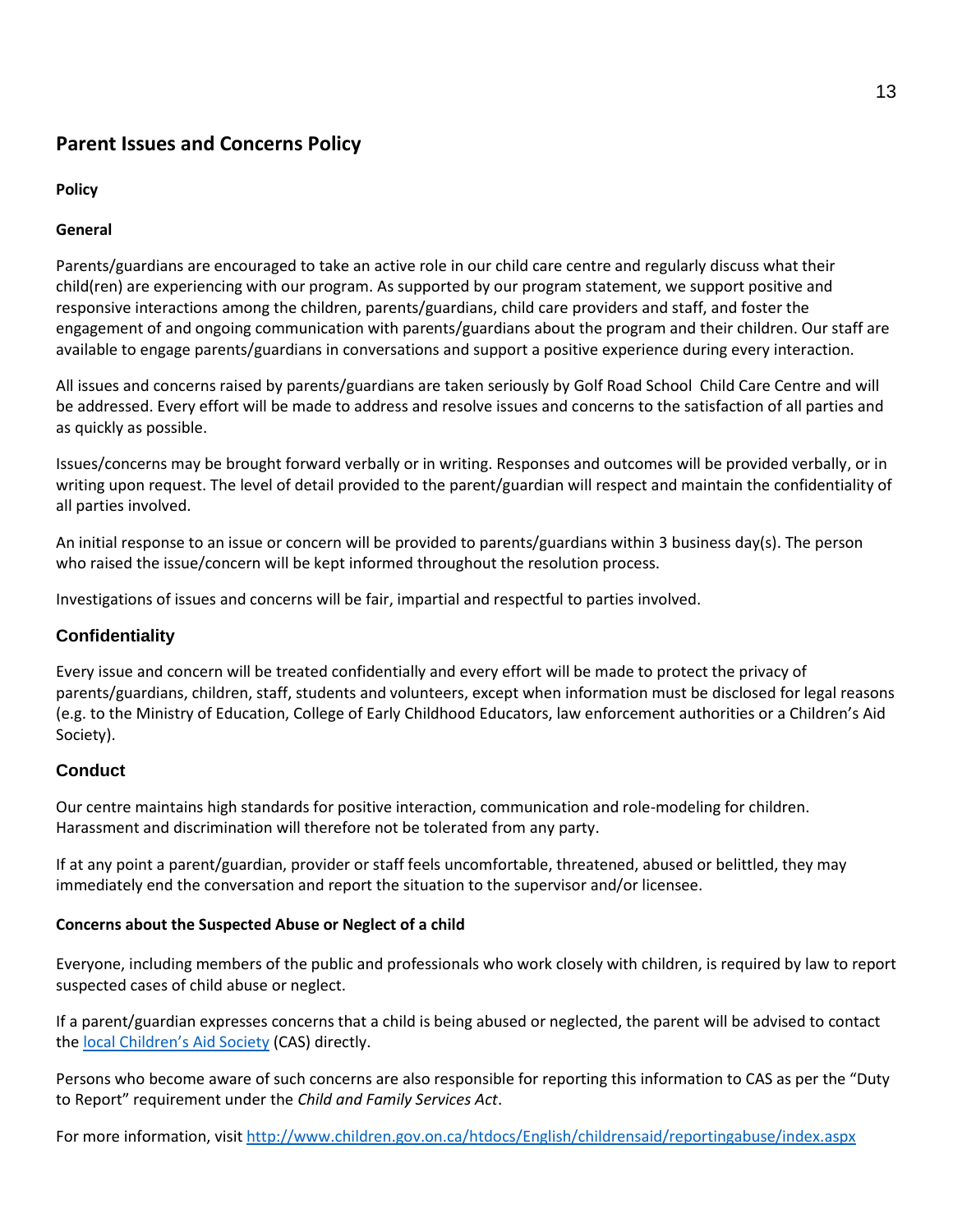# **Procedures**

| Nature of Issue or                                                                                                                                 | <b>Steps for Parent and/or Guardian to</b>                                                                                                                                                                                                                                                                                                                                                                                                 | Steps for Staff and/or Licensee in responding                                                                                                                                                                                                                                                                                               |
|----------------------------------------------------------------------------------------------------------------------------------------------------|--------------------------------------------------------------------------------------------------------------------------------------------------------------------------------------------------------------------------------------------------------------------------------------------------------------------------------------------------------------------------------------------------------------------------------------------|---------------------------------------------------------------------------------------------------------------------------------------------------------------------------------------------------------------------------------------------------------------------------------------------------------------------------------------------|
| <b>Concern</b>                                                                                                                                     | <b>Report Issue/Concern:</b>                                                                                                                                                                                                                                                                                                                                                                                                               | to issue/concern:                                                                                                                                                                                                                                                                                                                           |
| Program Room-<br><b>Related</b><br>E.g: schedule, sleep<br>arrangements, toilet                                                                    | Raise the issue or concern to<br>the classroom staff directly<br><b>or</b><br>the supervisor or licensee.<br>÷                                                                                                                                                                                                                                                                                                                             | Address the issue/concern at the time it is<br>raised<br><b>or</b><br>arrange for a meeting with the<br>$\blacksquare$<br>parent/guardian within 3 business days.                                                                                                                                                                           |
| training, indoor/outdoor<br>program activities,<br>feeding arrangements,<br>etc.                                                                   |                                                                                                                                                                                                                                                                                                                                                                                                                                            | Document the issues/concerns in detail.<br>Documentation should include:<br>the date and time the issue/concern was<br>received;                                                                                                                                                                                                            |
| <b>General, Centre- or</b><br><b>Operations-Related</b><br>E.g: child care fees,<br>hours of operation,<br>staffing, waiting lists,<br>menus, etc. | Raise the issue or concern to<br>the supervisor or licensee.                                                                                                                                                                                                                                                                                                                                                                               | the name of the person who received the<br>$\blacksquare$<br>issue/concern;<br>the name of the person reporting the<br>$\blacksquare$<br>issue/concern;<br>the details of the issue/concern; and<br>any steps taken to resolve the issue/concern<br>and/or information given to the<br>parent/guardian regarding next steps or<br>referral. |
| Staff-, Duty parent-,<br>Supervisor-, and/or<br><b>Licensee-Related</b>                                                                            | Raise the issue or concern to<br>the individual directly<br>$\blacksquare$<br>or<br>the supervisor or licensee.<br>$\blacksquare$                                                                                                                                                                                                                                                                                                          | Provide contact information for the appropriate person<br>if the person being notified is unable to address the<br>matter.                                                                                                                                                                                                                  |
|                                                                                                                                                    | All issues or concerns about the conduct of<br>staff, duty parents, etc. that puts a child's<br>health, safety and well-being at risk should be<br>reported to the supervisor as soon as<br>parents/guardians become aware of the<br>situation.                                                                                                                                                                                            | Ensure the investigation of the issue/concern is<br>initiated by the appropriate party within 3 business<br>days or as soon as reasonably possible thereafter.<br>Document reasons for delays in writing.<br>Provide a resolution or outcome to the                                                                                         |
| <b>Student- / Volunteer-</b><br><b>Related</b>                                                                                                     | Raise the issue or concern to<br>the staff responsible for supervising<br>the volunteer or student<br><b>or</b><br>the supervisor and/or licensee.<br>$\blacksquare$<br>$\blacksquare$<br>All issues or concerns about the conduct of<br>students and/or volunteers that puts a child's<br>health, safety and well-being at risk should be<br>reported to the supervisor as soon as<br>parents/guardians become aware of the<br>situation. | parent(s)/guardian(s) who raised the issue/concern.                                                                                                                                                                                                                                                                                         |